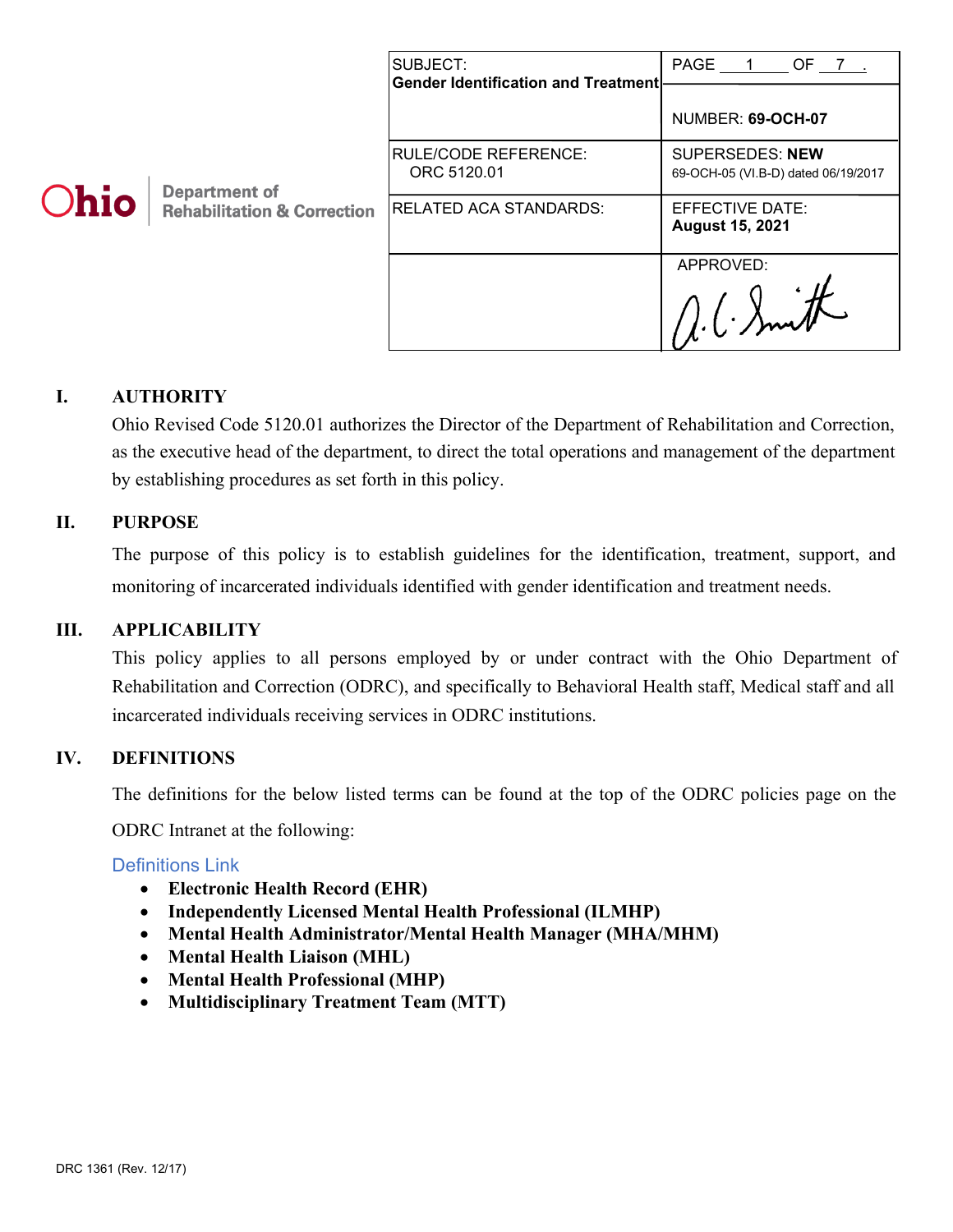# **V. POLICY**

It is the policy of the Ohio Department of Rehabilitation and Correction (ODRC) that all incarcerated individuals receive a mental health screening upon arrival at reception to identify those with gender related concerns. Incarcerated individuals who express gender related concerns at any time while with ODRC shall receive appropriate level of services from Behavioral Health and Medical staff, including consideration for medical and non-medical interventions, as described below.

#### **VI. PROCEDURES**

#### **A. Identification and Triage Process**

- 1. After arrival at Reception Centers, incarcerated individuals will be asked about gender related concerns on the EHR Detailed Mental Health Screen. Based on the results of the screening, the mental health professional (MHP) shall order the following:
	- a. A full electronic Mental Health Evaluation (DRC5269) to be completed at the Reception Center; or
		- i. A referral for an incarcerated individual to be seen by an independently licensed mental health professional (ILMHP) at the institution to which the incarcerated individual is assigned within fourteen (14) days of arrival at that institution.
- 2. If other significant mental health concerns exist, refer to ODRC Policy 67-MHN-02, Mental Health Screening and Mental Health Classification, and follow the mental health evaluation process outlined.
- 3. Any institutional employee can make a referral to the Behavioral Health department for services at any time.
	- a. If an incarcerated individual requests mental health services regarding gender identification and treatment needs and it is not an emergency, staff shall encourage the incarcerated individual to contact Behavioral Health to access care or utilize walkin hours.

#### **B. Mental Health Evaluation**

The ILMHP shall complete the electronic Mental Health Evaluation (DRC5269) using the procedures outlined in ODRC Policy 67-MNH-02, Mental Health Screening and Mental Health Classification. The evaluation shall include a comprehensive assessment of gender identification and treatment needs.

#### **C. Classification Form for Gender Identification and Treatment Needs Level of Service**

1. Behavioral Health staff shall select the appropriate level of service on the EHR Mental Health Caseload Classification following the guidelines listed below: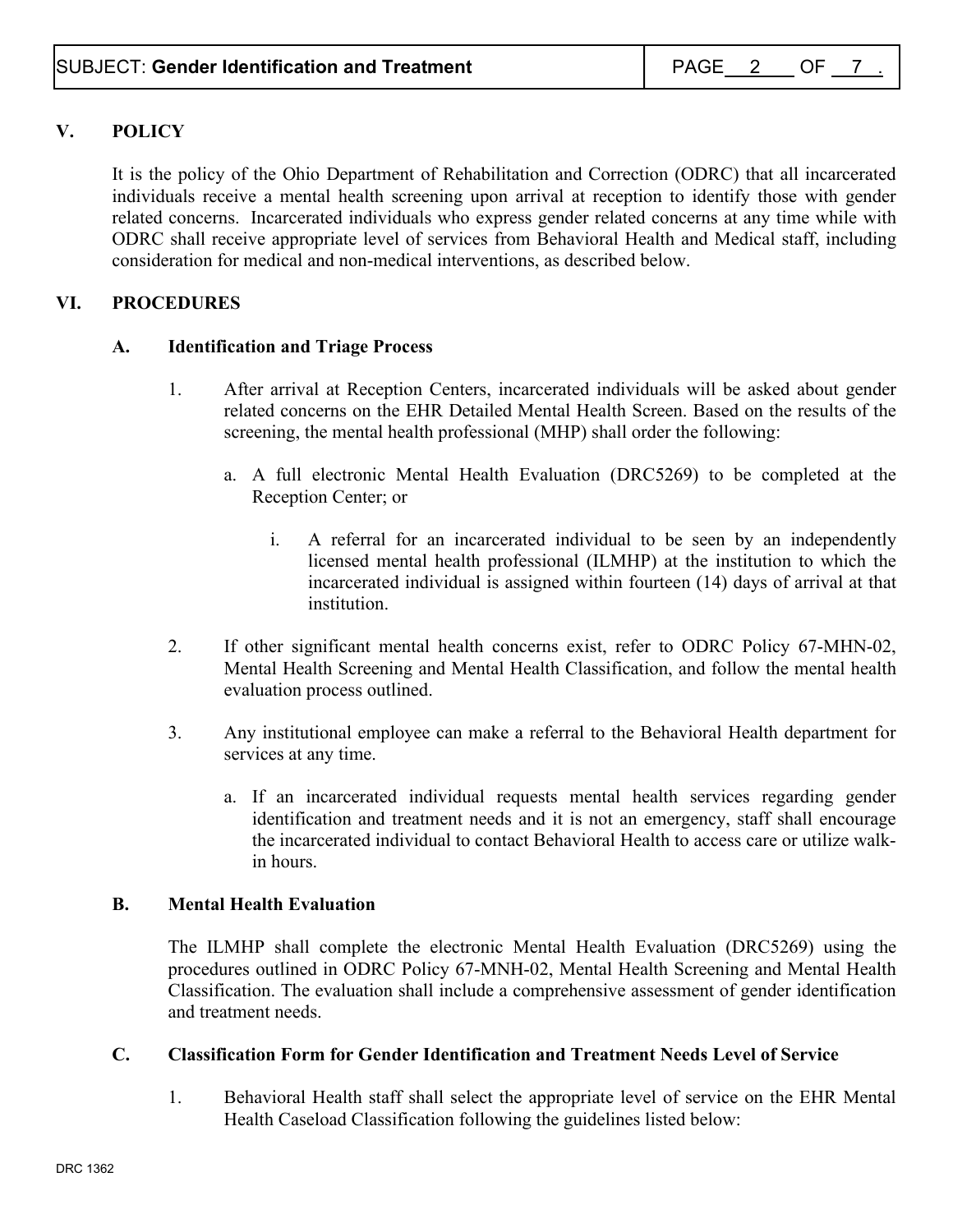## SUBJECT: Gender Identification and Treatment **PAGE 1** PAGE 3 OF 7

- a. Level 5: The incarcerated individual has been approved by the State Medical and Psychiatry Director for ongoing hormone treatment.
- b. Level 4: The incarcerated individual indicates upon screening and/or referral that they had been receiving ongoing medical treatment (i.e., hormones and/or surgery) in the community prior to their incarceration.
- c. Level 3: The incarcerated individual indicates upon screening and/or referral that they would like to access mental health services to address gender related concerns but do not meet criteria for a referral for medical interventions.
- d. Level 2: The incarcerated individual indicates upon screening and/or referral that they would like to access mental health services to address gender related concerns, but they are not currently requesting medical interventions (i.e., hormones).
- e. Level 1: An incarcerated individual who has a positive finding on the Gender Identity Screen and who is neither interested nor assessed to need further mental health services. This incarcerated individual shall be assigned a mental health liaison (MHL) and monitored annually by Behavioral Health.
- 2. Behavioral Health staff shall determine an incarcerated individual to be Level 1 if the following criteria are met:
	- a. The incarcerated individual has selected a preferred gender pronoun that is the opposite of the gender of the majority of incarcerated individuals at their assigned institution; and/or
	- b. The incarcerated individual has received a Mental Health Evaluation (DRC5269) and is not interested in, nor assessed to need, further mental health services.
	- c. Level 1 incarcerated individuals will not be placed on the mental health caseload or be classified as having a mental illness based on their gender identification. An EHR Mental Health Classification (DRC5268) shall be completed for Level 1 incarcerated individuals. Level 1 incarcerated individuals who do not have a DSM5 diagnosis or an intellectual or developmental disability will be classified as an N on the Mental Health Caseload Classification (DRC5268). They shall be assigned an MHL and have annual contact with Behavioral Health.
- 3. If the Behavioral Health staff determines that the incarcerated individual should be deemed a Level 2, 3, 4 or 5, a full electronic Mental Health Evaluation (DRC5269) and a Mental Health Caseload Classification (DRC5268) shall be completed.
- 4. Level of service determinations may change as clinically indicated. If a Mental Health Evaluation (DRC5269) that addressed gender identity related concerns was already completed and the only change is the level of service, the EHR Mental Health Caseload Classification may be completed as a stand-alone document.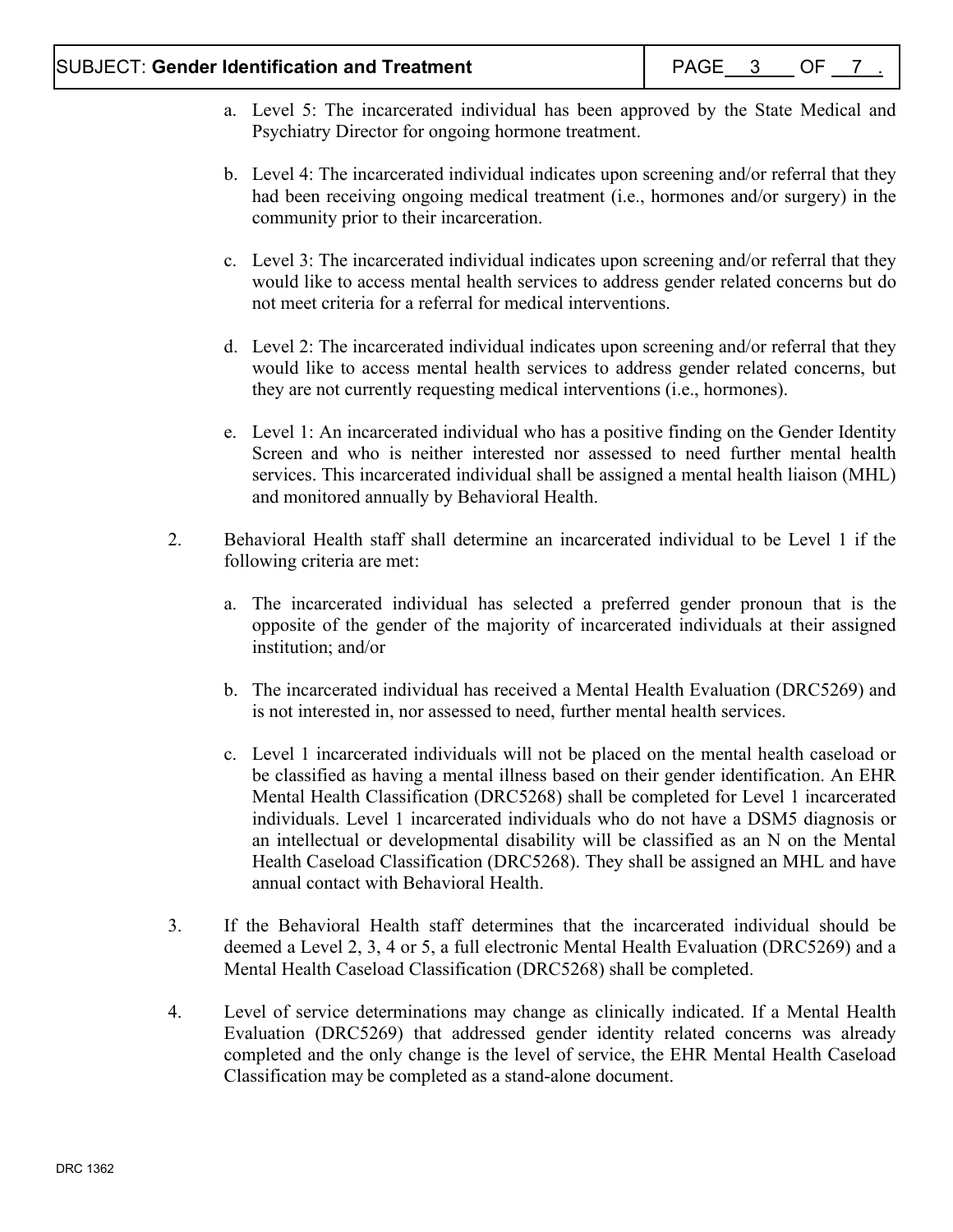5. Positive findings on the Gender Identity Screen that are made in error will not result in the selection of service level. These findings shall be documented in the incarcerated individual's EHR.

## **D. Provision of Hormone Treatment for Existing Diagnosis of Gender Dysphoria**

- 1. An incarcerated individual at reception who is received with a valid medical prescription for hormones for gender dysphoria shall be evaluated by a medical advanced level provider (Medical-ALP).
- 2. If there are no medical contraindications for hormone treatment, an initial prescription for hormone treatment at reception shall be written in accordance with ODRC Policy 52- RCP-06, Reception Intake Medical Screening, pending confirmation of diagnosis and prescription through the incarcerated individual's community medical records.
	- a. At the expiration of fourteen (14) days, a non-formulary request shall be completed to continue medications.
	- b. Hormone treatment shall not be discontinued unless it is determined to be in the best interest of the incarcerated individual through a case conference attended by the institution's chief medical officer (CMO)/Medical ALP, health care administrator (HCA), highest ranking mental health advanced level provider (MH-ALP) and the mental health manager (MHM).
- 3. For an incarcerated individual who self-reports receiving hormone treatment in the community but does not have an active valid prescription, a referral shall be made to behavioral health staff for an evaluation. Behavioral health staff shall work to obtain community treatment records at the time of the evaluation; if records are obtained, medical staff shall be informed.
	- a. If confirmation records are not received, hormone treatment may also be initiated by medical staff via the non-formulary medication request process.
	- b. If confirmation records are received, hormone treatment will be initiated by medical staff via the non-formulary medication request process.
		- i. The incarcerated individual shall be monitored for adverse side effects and medical contraindications.
		- ii. Hormone treatment shall not be discontinued unless it is determined to be in the best interest of the incarcerated individual through a case conference attended by the institution's CMO/Medical ALP, HCA, highest ranking MH-ALP and the MHM.

## **E. Evaluation and Treatment of Gender Dysphoria**

1. An incarcerated individual may request an evaluation for gender dysphoria through Medical Operations or Behavioral Health Operations.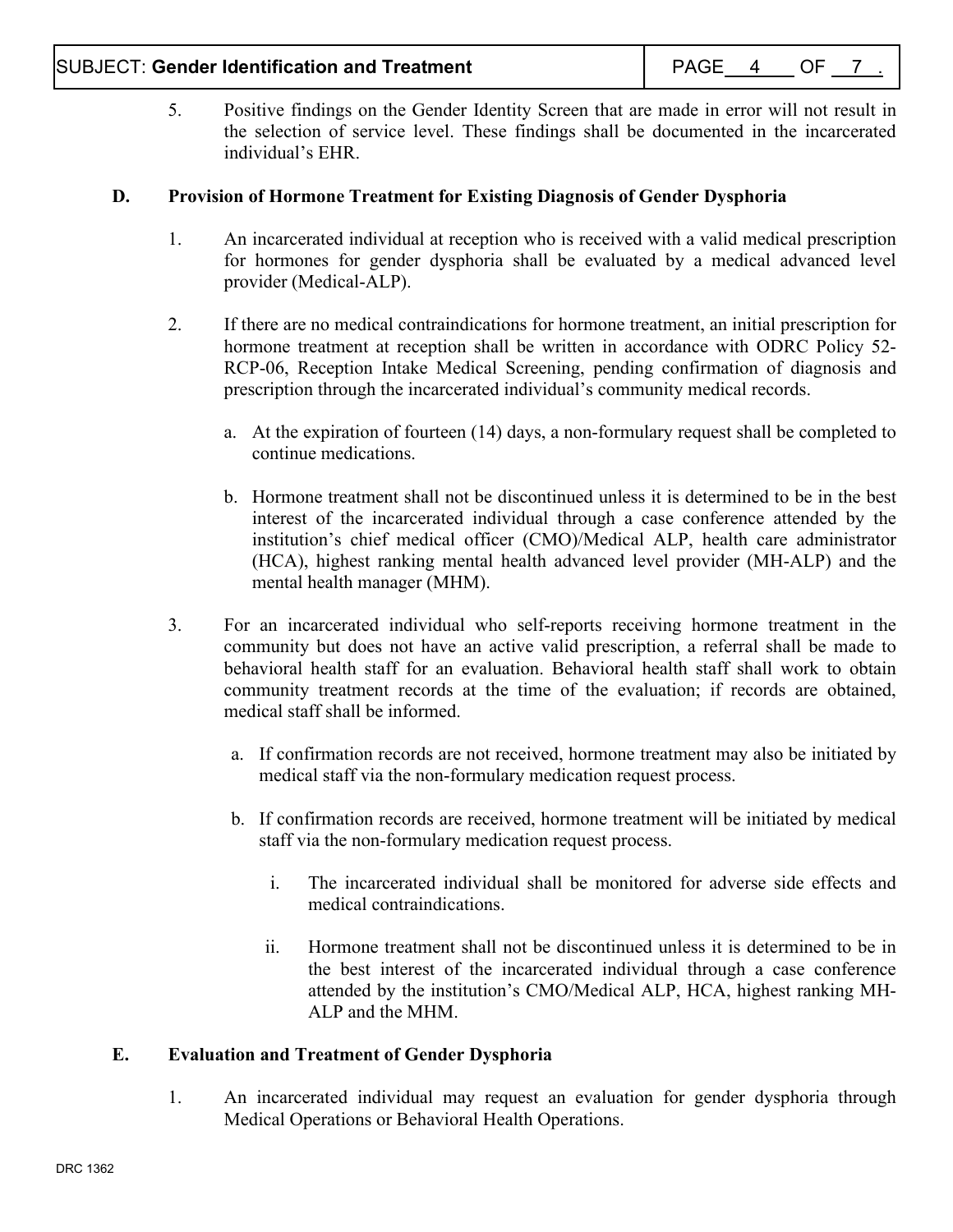- a. Once a request is made, Behavioral Health Operations shall evaluate and assess the incarcerated individual by completing a Mental Health Evaluation that addresses gender related concerns comprehensively to identify the presence of any mental disorders mimicking, causing, or contributing to gender dysphoria symptoms.
- b. If it is determined that the incarcerated individual satisfies the current DSM5 criteria for gender dysphoria, the diagnosis shall be recorded by Behavioral Health Operations in the incarcerated individual's EHR.
	- i. Behavioral Health Operations shall ensure individuals with gender dysphoria have access to patient education and therapy when indicated.
- 2. Referrals for additional accommodations shall be made to the institution's Accommodation Strategy Team and shall comply with ODRC Policies 79-ISA-04, PREA Risk Assessment and Accommodation Strategies, and 79-ISA-05, LGBTI Policy.
- 3. Following the evaluation by Behavioral Health Operations, if appropriate, the EHR Request for Hormone Treatment shall be completed and routed to the State Psychiatry Director.
	- a. Institutions using private medical services shall follow the above evaluation processes and route the completed EHR Request for Hormone Treatment to the State Psychiatry Director.
	- b. Treatment with hormones for incarcerated individuals diagnosed with gender dysphoria shall be reviewed on a case-by-case basis and requires joint consultation between the State Medical Director and the State Psychiatry Director.

## **F. Consultation Requests for Hormone Treatment**

- 1. The State Psychiatry Director shall review the evaluation completed by Behavioral Health Operations at the incarcerated individual's institution and may request any additional information needed to make an informed decision. The State Psychiatry Director may:
	- a. Recommend the incarcerated individual be reevaluated due to concerns about the institutional diagnosis of gender dysphoria; or
	- b. Recommend that some period of time for patient education and/or mental health therapy be completed before a consultation request for hormone treatment is resubmitted by the institution; or
	- c. Deny further evaluation for hormone treatment and recommend an alternative plan of care due to factors such as co-occurring mental health disorders, criminogenic factors or other factors related to public safety, including the safety and security of other incarcerated individuals; or
	- d. Recommend consultation for hormone treatment.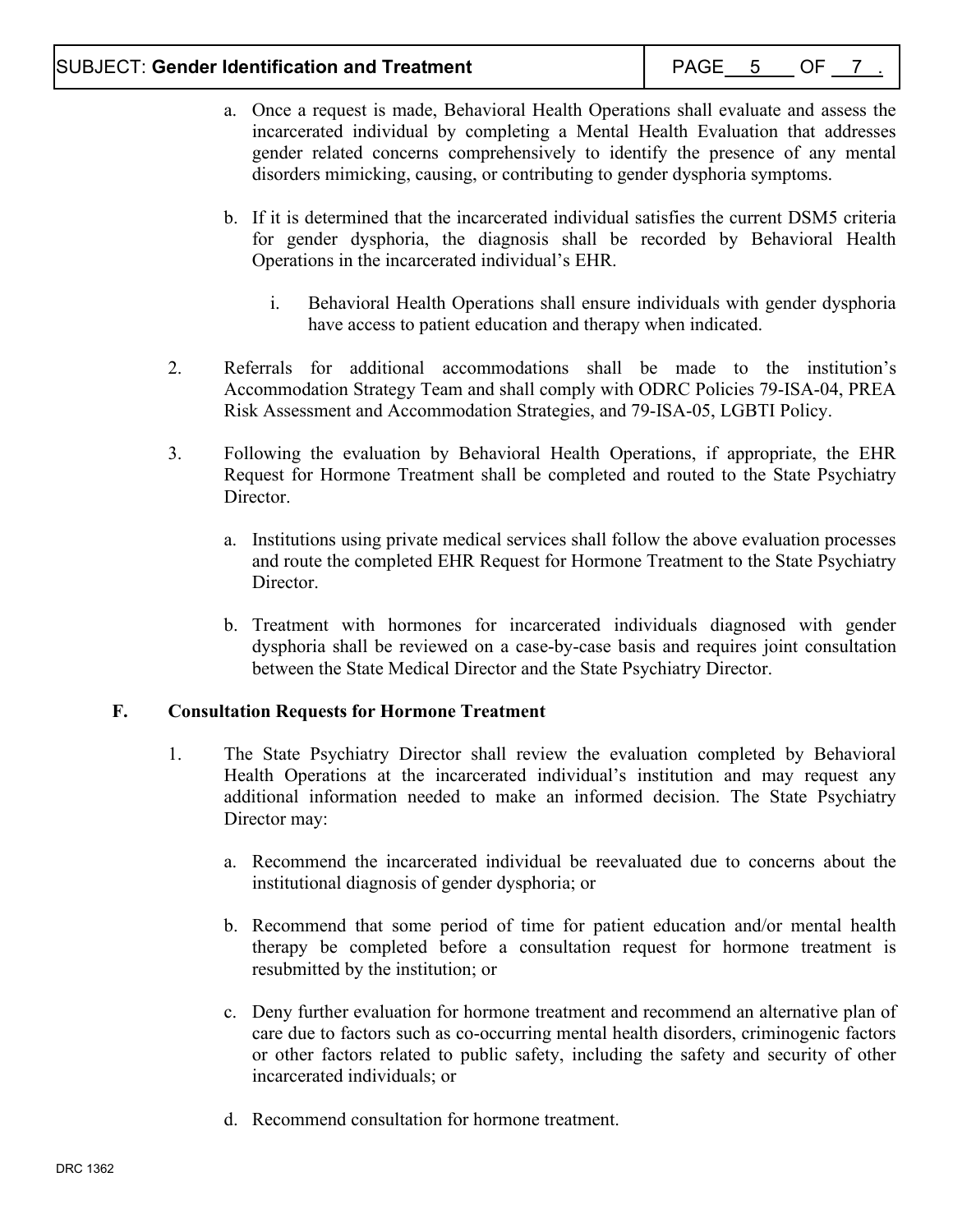## SUBJECT: Gender Identification and Treatment **PAGE** 6 OF 7

- 2. The State Psychiatry Director shall communicate findings back to initiating institutional Behavioral Health Operations utilizing the EHR Hormone Treatment Referral Decision.
	- a. The information on the EHR Hormone Treatment Referral Decision shall be communicated to the incarcerated individual within seven (7) days of issuance of the decision in Treatment Team and documented in the EHR.
	- b. Additionally, the State Psychiatry Director/designee shall provide a letter to the incarcerated individual reflecting the decision utilizing one the following forms:
		- i. Hormone Treatment Request Decision-Approval (DRC4162); or
		- ii. Hormone Treatment Request Decision-Ineligible (DRC4163); or
		- iii. Hormone Treatment Request Decision-More Information Needed (DRC4170).
- 3. If the State Psychiatry Director recommends hormone treatment, the EHR Hormone Treatment Referral Decision shall be routed to the State Medical Director for review.
- 4. The State Medical Director shall review the recommendation and may authorize the institution CMO/Medical ALP to complete a specialty consultation with a qualified endocrinologist via the specialty consultation process detailed in OCHC Protocol B-1, Consultation Referrals: Initiation, Process, & Follow-Up.
- 5. The CMO/medical ALP, highest ranking institutional MH-ALP, HCA, and MHA/MHM shall meet to discuss the endocrinology recommendations.
	- a. Treatment, including hormone treatment, recommended by the endocrinology shall be requested by the medical ALP via the non-formulary process, per OCHC Protocol E-2, Pharmacy Operations.
	- b. Follow-up with the patient to discuss consultation recommendations shall be completed per OCHC Protocol B-1, Consultation Referrals: Initiation, Process, & Follow-Up

## **G. Medication Compliance with Hormone Treatment**

- 1. The HCA/designee is responsible for ensuring that a hormone treatment medication compliance review has been completed monthly. If the monthly hormone treatment medication compliance falls below 80%, the HCA/designee shall notify the MHM/designee.
- 2. A joint Medical and Behavioral Health treatment team shall occur with the incarcerated individual present to discuss any non-compliance related issues (i.e., medical or mental health barriers or concerns, incarcerated individual concerns, etc.). The treatment team meeting shall be documented by Behavioral Health and Medical staff in the EHR.
- 3. Hormone treatment medications shall NOT be discontinued for medication noncompliance without a joint Medical and Behavioral Health treatment team meeting and a face-to-face evaluation by the prescribing clinician, unless there is a clear clinical need to